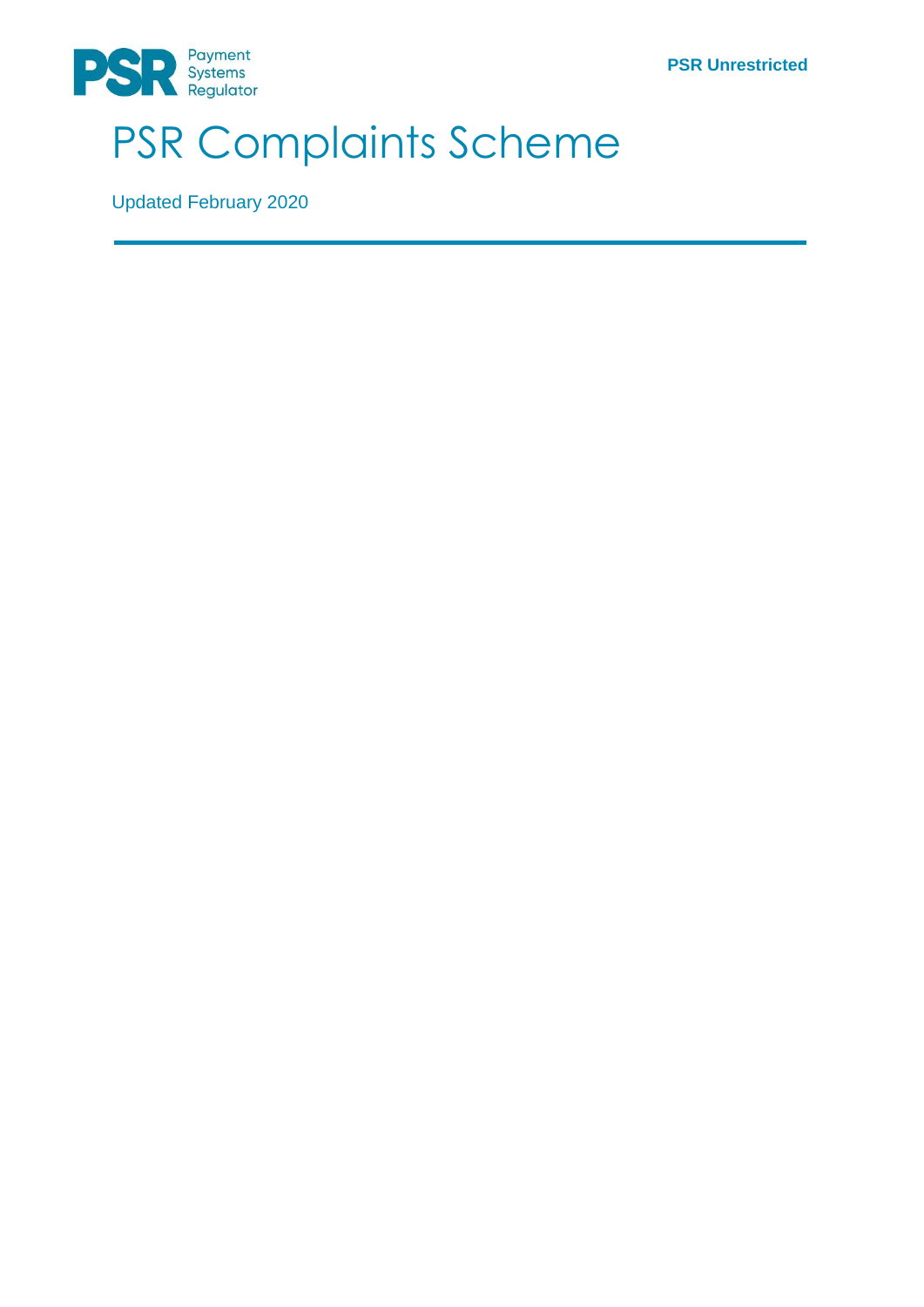#### **1 Definitions - an explanation of some of the terms we use in this document:**

'**Complaint'** – any expression of dissatisfaction about the way the PSR has carried out, or failed to carry out, its functions.

**'Complaints Commissioner'** – the independent person appointed by the PSR to be responsible for the conduct of investigations in accordance with the Scheme.

'**FSBRA'** – the Financial Services (Banking Reform) Act 2013.

In this document "we", "our" or "us" refer to the Payments Systems Regulator (PSR), but not the Complaints Commissioner.

### **2 About the Complaints scheme**

- 2.1 The PSR maintains a complaints scheme (the "Scheme") to investigate Complaints against them. This document sets out how the Scheme works.
- 2.2 The PSR will investigate any Complaint that meets the requirements of the Scheme and take whatever action to resolve the matter we think is appropriate. If the complainant is dissatisfied with the outcome of that investigation, they may appeal to the Complaints Commissioner who may undertake their own investigation.
- 2.3 The Complaints Commissioner is an independent person appointed by the PSR. The Commissioner ensures that the PSR carry out investigations into Complaints in the way the Scheme sets out. Further information about the Complaints Commissioner can be found in Annex A.
- 2.4 The Scheme is separate from, and is not an alternative to, the Financial Ombudsman Service (FOS) or the Financial Services Compensation Scheme (FSCS).

#### **3 What we can investigate**

- 3.1 The Scheme can deal with Complaints about PSR functions under (FSBRA) except our legislative (i.e. rule-making and guidance-giving) functions.
- 3.2 To make a Complaint under the Scheme, you must have been;
	- a) directly affected by our actions or inactions; and
	- b) be looking for a remedy the Scheme can provide, such as an apology and a commitment to put things right.
- 3.3 The Scheme can be used for Complaints that allege, for example:
	- a) mistakes by us;
	- b) a lack of care by us;
	- c) unreasonable delay;
	- d) unprofessional behaviour;
	- e) bias; or
	- f) lack of integrity
- 3.4 You should make a Complaint within 12 months of becoming aware of the issues you are complaining about. We will only investigate Complaints made later than this if there is a good reason for the delay.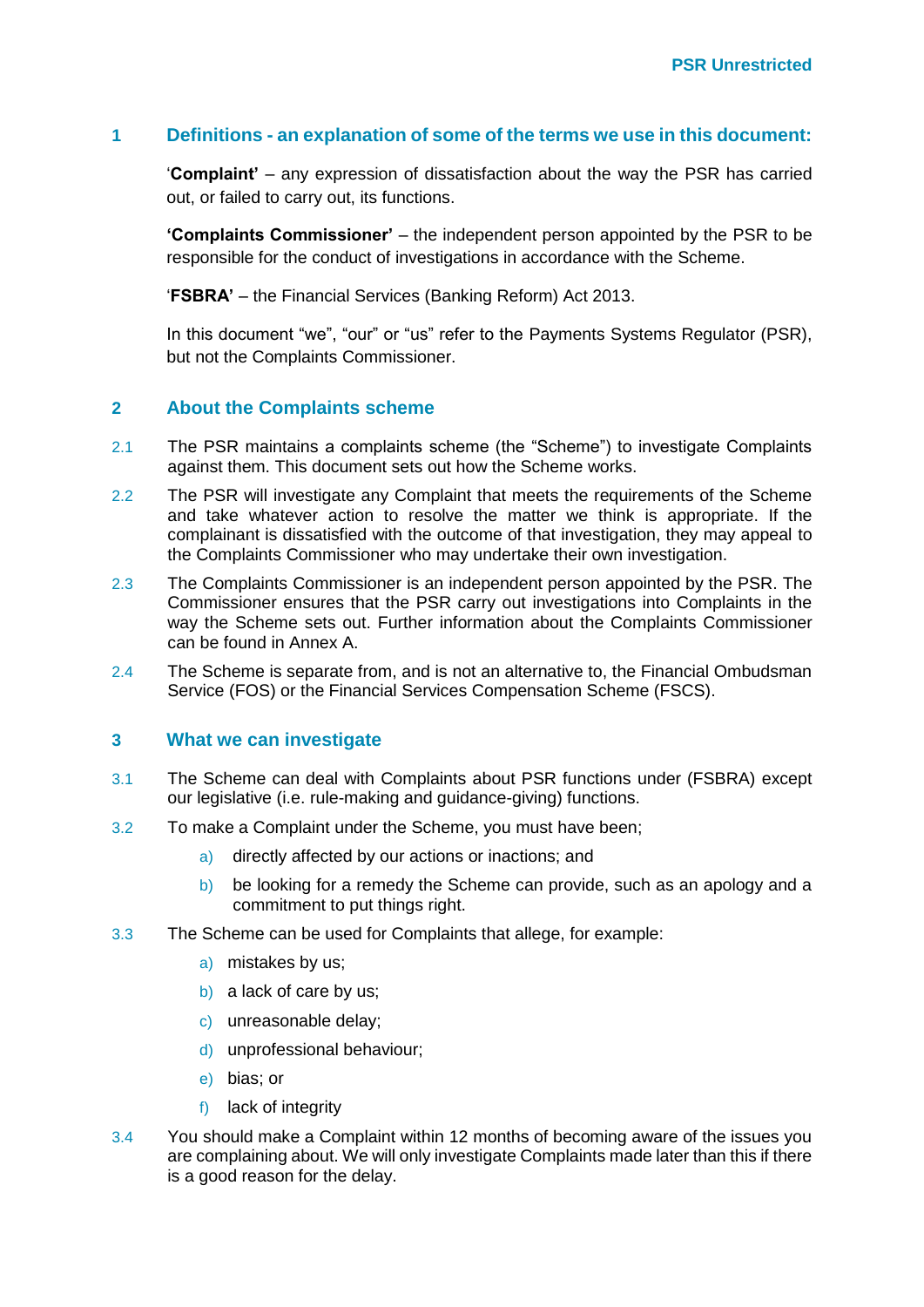3.5 Someone else can make a Complaint on your behalf as long as you send us proof that you have asked them to do this.

#### **4 What we cannot investigate**

- 4.1 We cannot investigate some types of Complaints under this Scheme. For example, we cannot investigate Complaints about:
	- a) our relationship with our staff;
	- b) contractual or commercial disputes with us that have nothing to do with how we carry out our work as a regulator;
	- c) complaints about financial services businesses (which are dealt with by the FOS or the FSCS); or
	- d) any of our functions other than those set out in this Scheme (for example, our legislative functions)
- 4.2 We will not investigate a Complaint under the Scheme if we reasonably consider:
	- a) it amounts to no more than dissatisfaction with our general policies or practices (i.e. no unreasonable, unprofessional or other misconduct is alleged); or
	- b) it would be better dealt with in another way  $-$  for example, by issuing legal proceedings.
- 4.3 We will usually delay the investigation of a Complaint if it relates to any form of continuing action by us or with any other non-regulatory proceedings (for example, criminal inquiries) until that action has completed. In exceptional circumstances, an investigation may start before the action is completed, but only if it would not be reasonable for you to wait for the conclusion of the ongoing action and the ongoing action would not be harmed by investigating the Complaint.
- 4.4 If we cannot, or decide not to, investigate your Complaint under the Scheme, we will write to you to explain why. If we believe that you should direct your Complaint to another organisation we will tell you which one and give you their details.

#### **5 How to make a Complaint and how we will deal with it**

- 5.1 If you want to make a Complaint. You can either:
	- a) send a letter to us at: Complaints, Payment Services Regulator, 12 Endeavour Square, London, E20 1JN
	- b) email us at [complaints@psr.org.uk](mailto:complaints@psr.org.uk)

In response to this, we will acknowledge your communication within two working days of receipt.

- 5.2 We will assess whether your Complaint falls within the scope of the Scheme. If it does not, we will write to you within 20 working days of receipt to let you know and explain why. We will also explain to you how to refer your Complaint to the Complaints Commissioner if you are dissatisfied with our decision.
- 5.3 We will consider if the Complaint can best be dealt with by the department within the PSR that the Complaint is about (for example, if the Complaint is about a minor administrative mistake). If so, the area concerned will respond to you directly within 20 working days of receipt of your Complaint. Your Complaint will then be dealt with outside the Scheme by that department. You have the right to refer your Complaint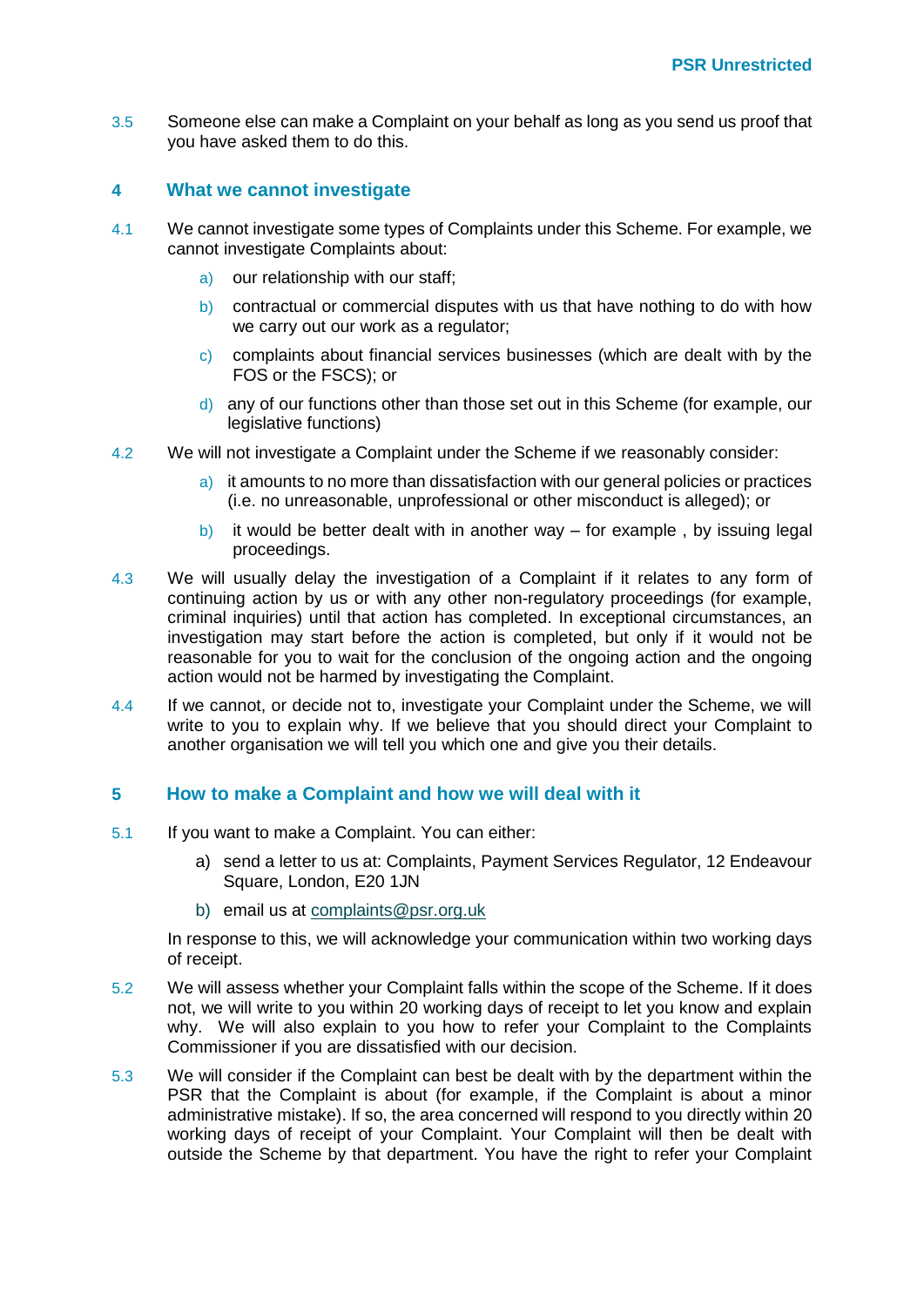back to the Scheme if you believe it has not been satisfactorily resolved. If you choose to do this, we will acknowledge your Complaint within two working days of receipt.

5.4 If we do not consider your Complaint can best be dealt with by the department concerned, or you refer your Complaint back to the Scheme under paragraph 5.3 above, the Complaints Team in the PSR will investigate it.

#### **6 Investigating your Complaint**

- 6.1 We aim to resolve your Complaint as quickly as possible. Within 20 working days of receiving your Complaint, we will either complete our investigation or write to you to tell you how long we think our investigation will take.
- 6.2 If the subject of the Complaint is not an administrative or minor matter, a member of staff who has not previously been involved in the matter will be appointed as the investigator. In all other instances, section 5.3 above will apply. Our investigations are primarily desk-based and usually we do not interview complainants. The investigator may contact you or other parties (including other persons at the PSR) for further information or evidence that would assist with our understanding of your Complaint. If we request information but do not receive a timely response, we may not be able to progress our investigation. In such circumstances, we would close our file and let you know that we are doing so.
- 6.3 If your Complaint involves more than one regulator, for example the Financial Conduct Authority (FCA), the Prudential Regulation Authority (PRA) and the Bank of England (the Bank) the investigator will co-ordinate the investigation across each of the relevant regulators and respond from all of them. This person will be responsible for all communications with you about your Complaint.
- 6.4 After our investigation, we will write to you to tell you if we agree with your Complaint or not and explain our findings. If we do not agree with the Complaint, we will tell you why and remind you of your right to ask the Complaints Commissioner to review our decision.
- 6.5 We shall treat any finding of fact, or any decision, by a court, tribunal or regulatory body of competent jurisdiction in the UK, or elsewhere, as conclusive.

#### **7 Remedies**

- 7.1 If we uphold your Complaint we will tell you and propose an appropriate remedy, based on the individual features of your Complaint and what went wrong. We aim to take a consistent and fair approach to ensure remedies are appropriate and proportionate to any harm caused.
- 7.2 In many cases, an apology, together with reasonable steps to put things right, will be the most appropriate remedy. But the Commissioner has the ability to make recommendations to the PSR which can include process improvements or ex gratia payments to the complainant.

#### **8 What to do if you disagree with our decision (the appeals process)**

- 8.1 If you disagree with our decision, or are dissatisfied with our progress in investigating your Complaint, an appeal can be made to the Complaints Commissioner.
- 8.2 You will need to refer your Complaint to the Complaints Commissioner within three calendar months of the date of our decision letter unless there are good reasons why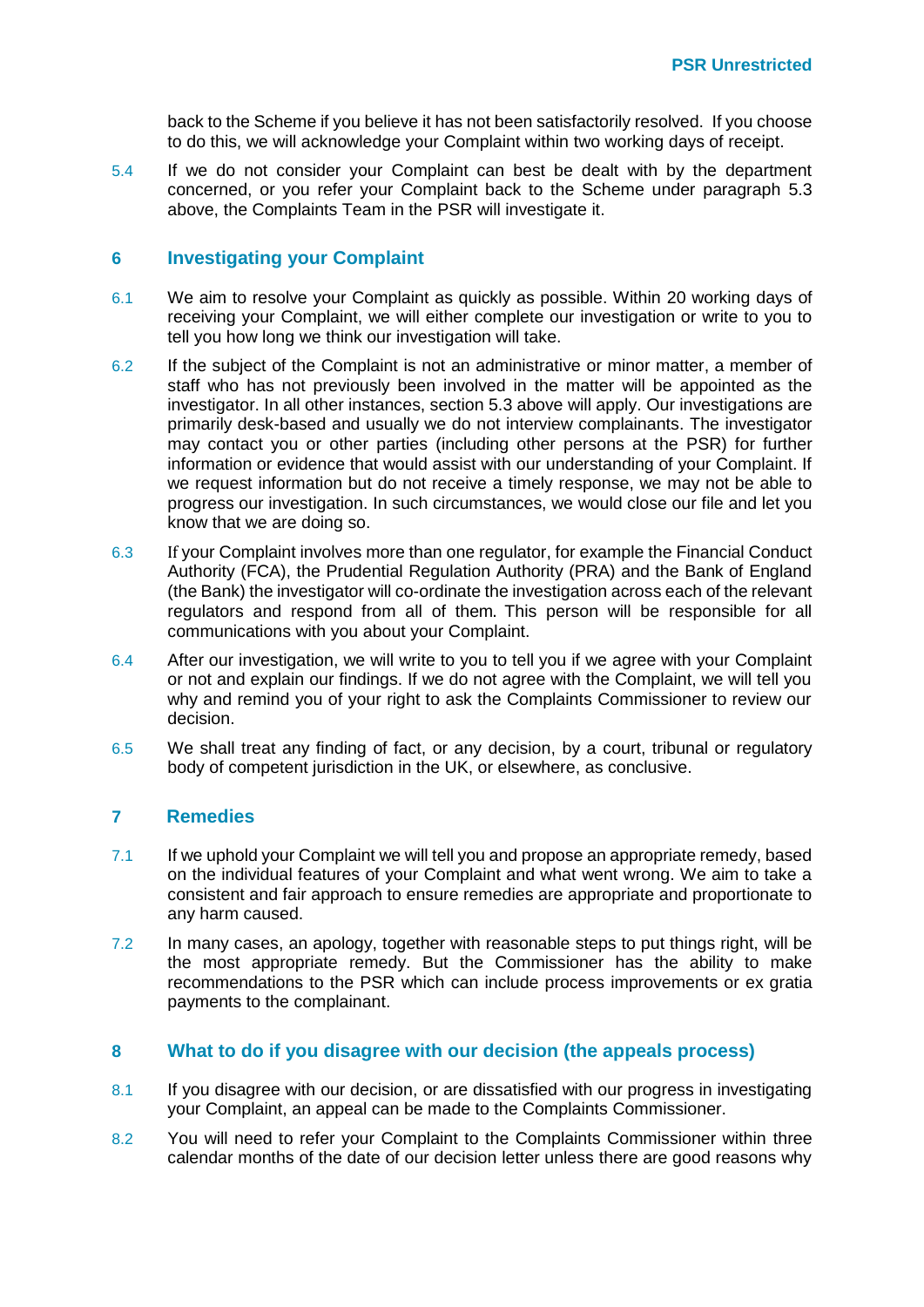it has taken you longer than this. It is for the Complaints Commissioner to decide whether a Complaint should be accepted after this date.

- 8.3 If a Complaint is referred to the Complaints Commissioner, we are not prevented from continuing to take any action (or such further action) that we may deem appropriate to continue to undertake our regulatory functions.
- 8.4 The Complaints Commissioner will investigate the Complaint independently of us, and may ultimately recommend that we remedy the matters complained of in a manner described in paragraph 7 above. In deciding whether a Complaint is upheld and, if so, what steps they will recommend we take, the Complaints Commissioner will have regard to matters such as the desire for us to be efficient and economical in the use of our resources.
- 8.5 The Complaints Commissioner will provide both you and us with a Preliminary Report, which sets out their preliminary findings. Both you and we will be given the opportunity to respond to this report. After taking account of any responses received from you and us, the Complaints Commissioner will produce a Final Report. The Final Report will conclude the investigation and the Complaint will then be considered as closed by both the Complaints Commissioner and us. There is no further right of appeal under the Scheme.
- 8.6 The Complaints Commissioner will usually publish their Final Report. However, you and we may make representations to the Complaints Commissioner that publication would either not be in the public interest or would be unfairly detrimental to your, or our, interests. It is for the Complaints Commissioner to consider these representations and decide whether it would be appropriate to publish in such circumstances. The Final Report will identify the PSR but will not mention your name or the name of any other person or contain details which are likely to identify any other person or firm unless:
	- a) in the opinion of the Complaints Commissioner the omission of such would be likely to impair the effectiveness of the report; or
	- b) After considering the public interest, as well as your interests and the interests of other persons, the Complaints Commissioner considers it necessary to mention the name of that person or to include in the report those particulars. Where the Complaints Commissioner's Final Report upholds your Complaint or criticises us, we will tell you and the Commissioner what we will do in response.
- 8.7 We will subsequently inform you and the Complaints Commissioner of our progress with any such actions we have agreed to undertake.
- 8.8 When the Complaints Commissioner publishes the Final Report, we may choose to publish a response to the findings (and will do so if the Complaints Commissioner asks us to).

### **9 Will the Complaints Commissioner investigate a Complaint which we have not investigated?**

- 9.1 If we cannot, or decide not to, investigate your Complaint we will write to you to let you know and explain the reason why. We will also notify the Complaints Commissioner. The Complaints Commissioner will not review our decision unless you request this. If you do request this, the Complaints Commissioner will decide whether your Complaint falls within the scope of the Scheme and, if so, whether they should investigate.
- 9.2 If you refer your Complaint to the Complaints Commissioner before we have had the opportunity to conduct or complete an investigation, the Complaints Commissioner will decide whether to allow us to do this before conducting their own investigation. This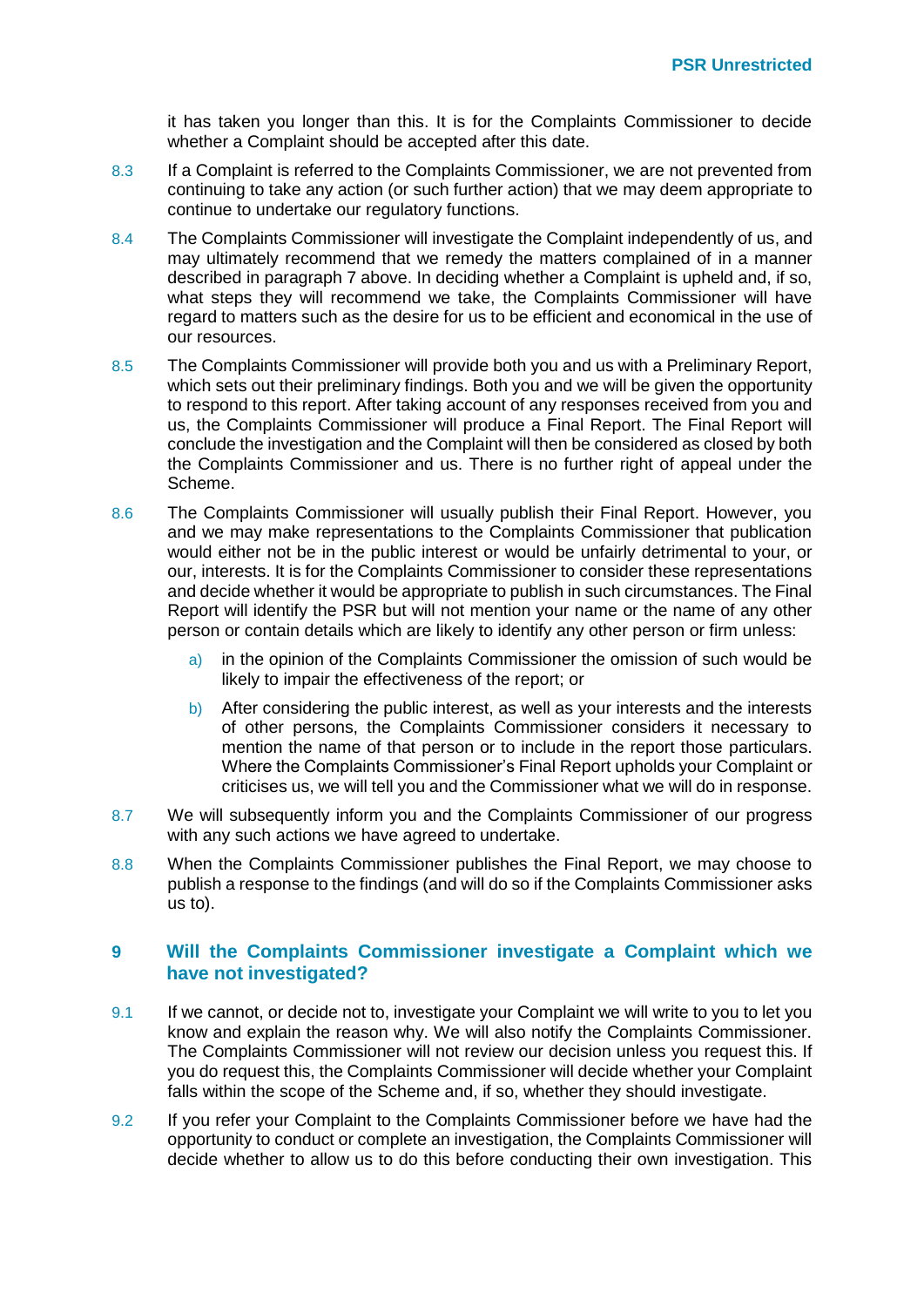also applies to a Complaint received by the Complaints Commissioner when they are investigating another Complaint you have made.

9.3 The Complaints Commissioner will not investigate any Complaint which is outside the scope of the Scheme, but it is for them to decide whether a Complaint is so excluded.